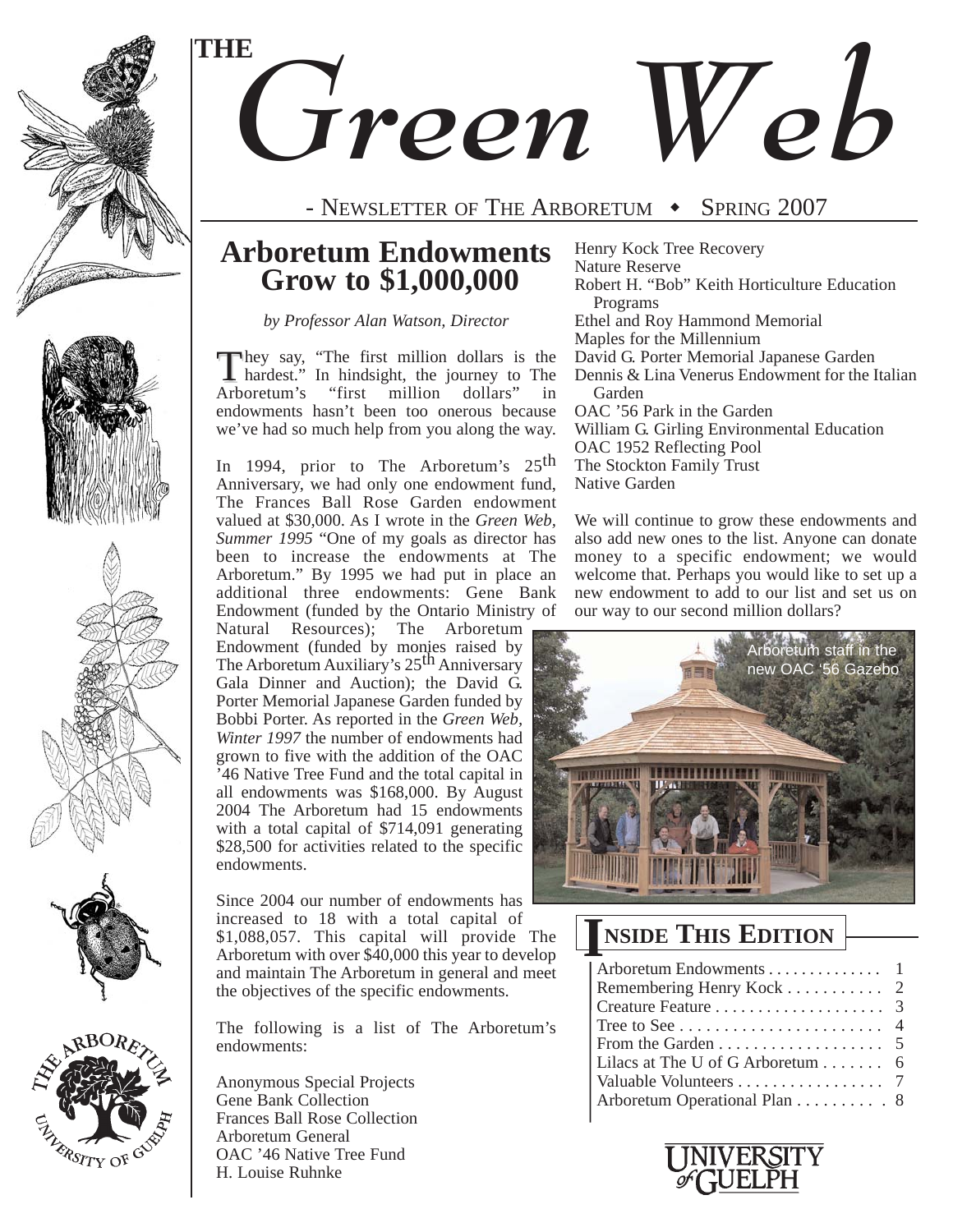

# remembering HenrY KOCK . . .

January 2007!<br>Where did 2006 go? I am sure we all asked that

*by Ric Jordan*

question this past month at least once. When the staff met in December and looked at the coming year it was decided unanimously that a Green Web had to go out early in the New Year. There always seemed to be something else that took precedence in-house last year and we failed to make our newsletter a priority. So here it is! Of course the task of assigning the articles and writing them is always an interesting process and my hat is off to Chris Earley for keeping us on track this time although some may be coming in just over the deadline such as this one.

I am sure that all are aware Henry Kock passed away Christmas Day of 2005 after a 19 month battle against 'the beast' as he referred to it. A cancerous brain tumour, that just wouldn't succumb to all the surgery, medications, positive vibes and Henry's spirit, finally took its toll

that morning. To those that were close to Henry it has been a bit of a roller coaster ride with ups and downs since that time. A celebration of Henry's life was held at the River Run Centre in Guelph on January 4<sup>th</sup> with an attendance of over 600 people. The cross section of individuals from across the province and the city was a fine testament to the respect that Henry had gathered. Many individuals in attendance had never met Henry but knew of him because of his presence in the city and his participation in many environmental causes.

In June a smaller gathering was held at the Arboretum Centre to honour his contributions to horticulture and The Arboretum with speakers from the horticultural/environmental

field and a tree dedication. Henry's involvement in the environmental movement was not an activity taken lightly but rather a true engagement of a philosophy he embraced in his own life. Whether it was concerns over transportation issues, land degradation, planning issues, species of trees to plant, human health or air quality Henry had a knack of being able to think outside of the box, so to speak, and tie it altogether so connections were made. Few left any of his presentations without some insight into the connectivity of our actions on this planet.

At the time of his death Henry was working on two major projects. One was a publication on seed germination techniques for native plants. Three of his close friends, Paul Aird, John Ambrose and Gerry Waldron, have taken over the task of completing this manual and it is hoped that it will be published late in 2007. The working title is 'Trees & Seeds', however that will probably change as completion nears. The second, more long term project, is the Elm Recovery Project which continues on under the capable hands of Sean Fox. At the June gathering Alan Watson, Arboretum Director, announced that in honour of Henry's efforts with the elms and his desires to expand the program to other species 'The Henry Kock Tree Recovery Endowment' was being created. This would incorporate funds already donated towards the Elm Recovery Program and any future donations for other species. (See http://www.uoguelph.ca/arboretum/ SpProjects/Elm\_Recover1.htm) That endowment fund is now over \$100,000 and growing with approximately \$25,000 coming in as a memorial to Henry.

A favourite poem of Henry's is one by Tom Bender entitled 'Wisdom'. Within the poem are three lines *'And when death finally comes, Leaving the place not impoverished But richer and gentler for your being there*' which can be said of Henry's life and contributions. If you wish to assist us in following up on Henry's vision, please contact Alan Watson or myself at The Arboretum.

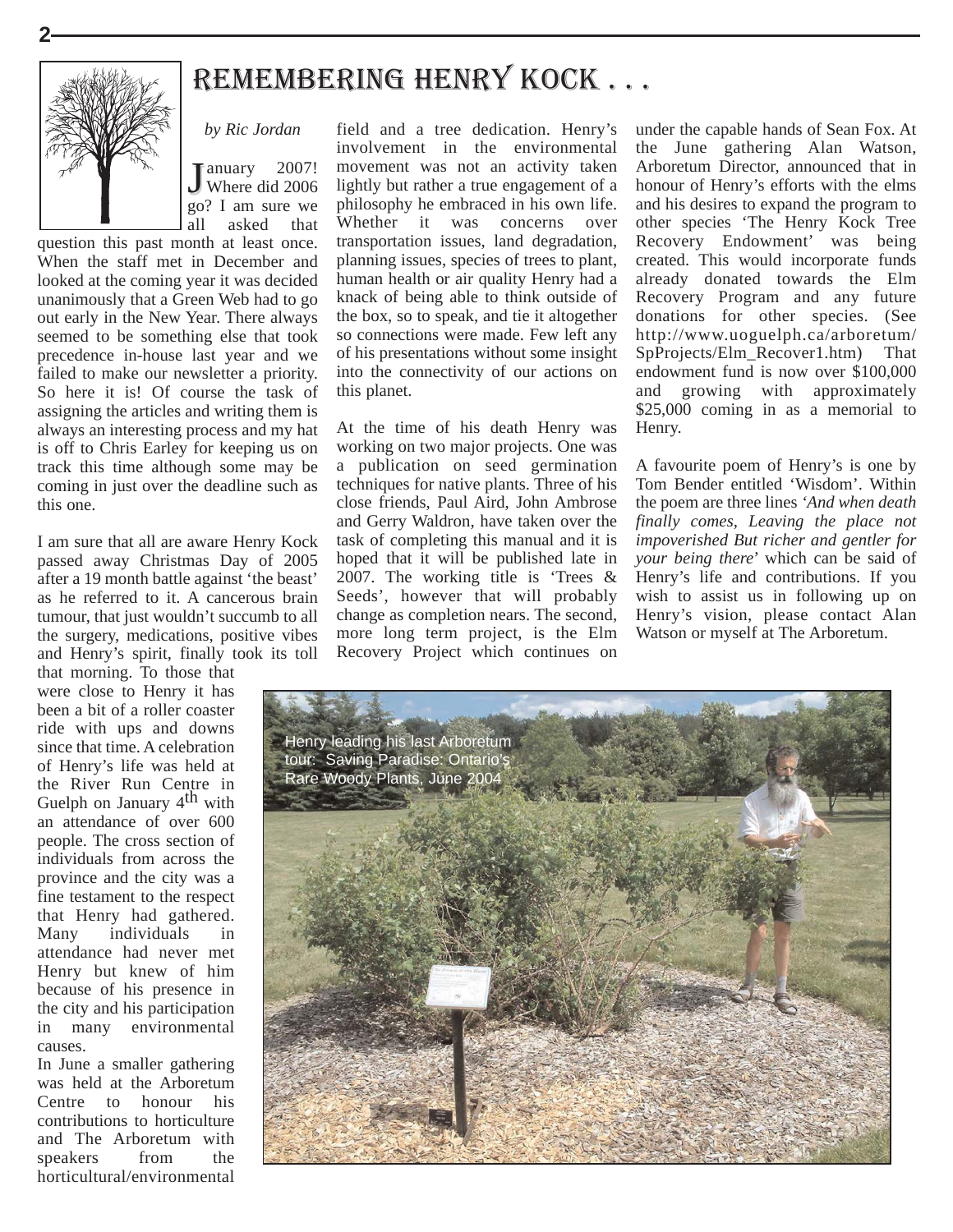### Creature Feature: **Spring Peeper** *(Pseudacris crucifer)*

#### *by Chris Earley*

Peep...Peep...Peep. Yup, that's spring for sure! The sound of a Spring Peeper in the distance really means spring is on its way. There still may be a snowstorm or two, but winter is losing its hold. But how do these little frogs make such a big noise? They are so LOUD. I was in the midst of a spring pond that was full of spring peepers one evening. They had stopped calling as I entered the pond, but as I stayed still, one or two started calling. Then a few more. Then a whole bunch. Then all of them...and I was in pain. Really. They were all so loud that it actually hurt and I had to cover my ears. And no wonder. A spring peeper peep is at the sound level of 110- 120 decibels; that's the same level as an airport runway! One naturalist calculated that if a spring peeper was the same size as us and it peeped in Toronto, you would hear it in Montreal. The peepers fill their expandable throats with air and then use this as an amplifier to increase the intensity of the sound made by their vocal cords. The sound can be heard almost 2 kilometres away. Pretty good for a frog that's only 2-3 centimetres long.

Another Spring Peeper quandary is how the little frogs handle the freezing spring weather? They are often calling when

there is still ice on the ponds. Being cold-blooded makes this quite an amazing feat. In fact, the mystery is even more incredible than tolerating cold water. Spring Peepers, along with Wood Frogs, Gray Tree

Frogs and Chorus Frogs, c a n actually survive being frozen solid. Yup, like an ice cube. These frogs don't bury themselves in mud like other hibernating hoppers do. Instead, they find a good spot in the leaf litter and freeze. They can survive this because while up to 65% of their total body water (in the most-studied Wood Frogs anyway) freezes, none of the moisture inside the frogs' cells freeze. Ice crystal formation in a cell would be a disaster because the sharp edges of the crystal would puncture the cell wall, thus killing the cell. Among other chemicals, the frog's body

uses glycerol (an alcohol) to protect the cell membranes and glucose (a sugar) to stop the formation of ice inside the cells. This is similar to what insects do in the winter, but while insects prepare in advance for the cold, the frogs don't. They make the change within 24 hours. When the frog's skin begins to freeze, that's their body's signal to prep for winter...NOW! Glucose is produced by the liver and sent to the cells and some water is drawn from the cells to make the sugar concentration even higher. And special proteins in the space outside the cells help the first ice crystals to start forming there.

> The frog can survive freezing temperatures down to about -8C. And even though air temperatures get much colder than that, it usually doesn't get that cold in the leaf litter under the snow. While frozen, the Spring Peeper, by some definitions, is actually dead. There is no heartbeat, no brain activity, no breathing. But come March, the newly-thawed frogs will fill our ears, and our hearts, with the hope that winter will soon be giving

way to spring.

# **Staffing Changes**

Barb Watson-Ash went on maternity leave in February 2006. Sarah Beth was born on March 7, 2006 at 8 lb. 12 oz. Mother, daughter and sister Stephanie, now 3 ½ years old, are all enjoying their time at home together. Since February, Caroline Graham has taken over as Marketing and Bookings Coordinator. She's enjoying her days at The Arboretum, organizing dinner theatre and room bookings, as well as coordinating our recent Guelph Storm Hockey fund-raising venture. Barb is due to return to The Arboretum this March.

Ric Jordan is now Manager of The Arboretum and Sean Fox is Assistant Manager. Lig Taurins joins us as Gardener. This is a reflection of the continued growth of The Arboretum as outlined in the Operational Plan of 2006.

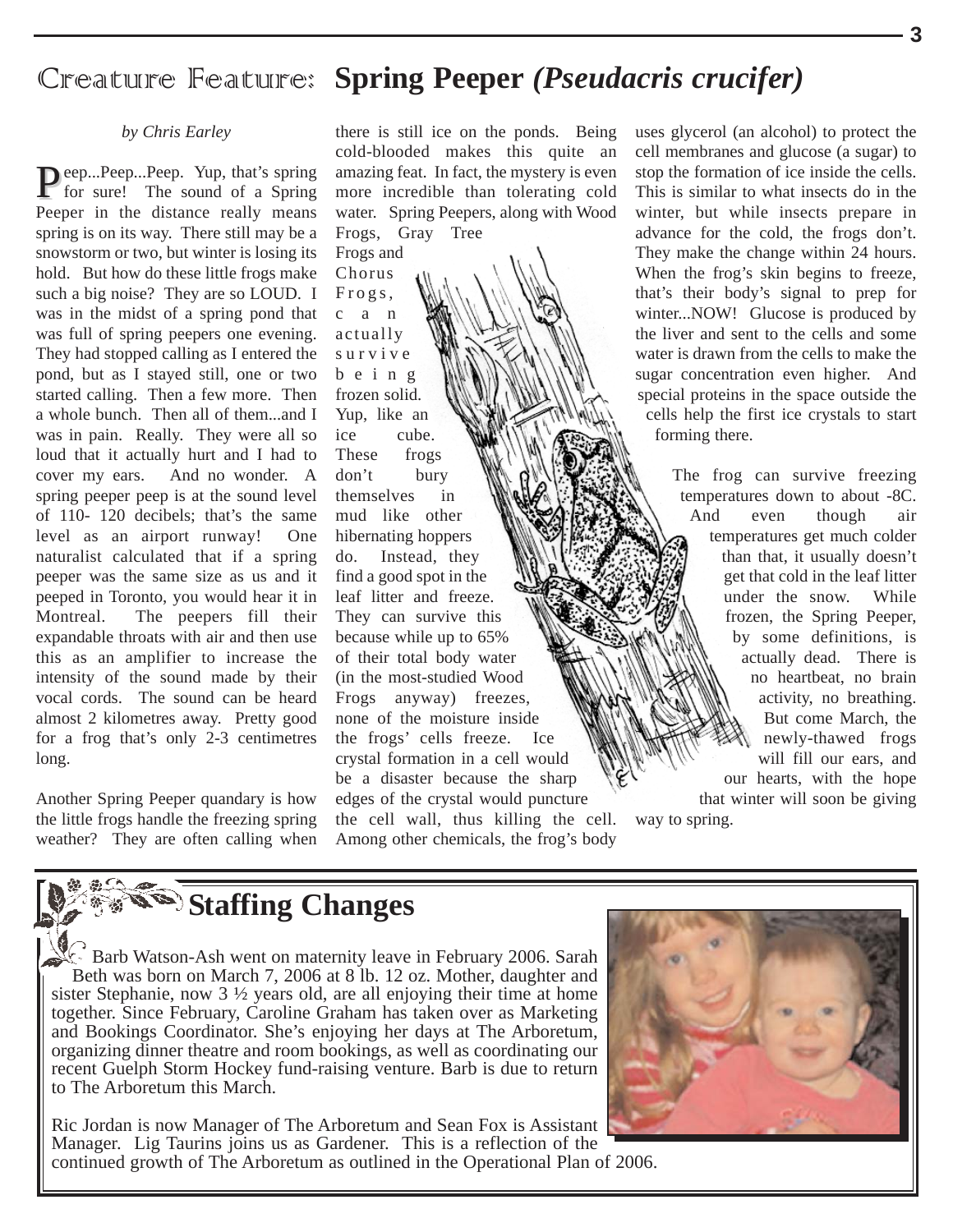# TREE TO SEE**: Sweetgum (***Liquidambar styraciflua)*

#### *by Sean Fox*

The Arboretum displays unique plants<br>
I from many parts of the world in its various plant collections. According to the Canadian Plant Hardiness Zones Map, Guelph sits in zone 5A, and theoretically we should only be able to cultivate plants with an estimated hardiness rating of 5A or less. A large array of trees from the temperate areas of the globe will endure this climate, but there are still some limitations with what we can successfully cultivate here.

The Sweetgum, *Liquidambar styraciflua*, is a wonderful 'Tree To See', but if I were to tell you to go take a look at one, I'd normally suggest you head south, as it is too cold for these trees to survive in Guelph. This seems like a reasonable assumption to make as the Sweetgum is generally classified as being hardy to zone 7A. That's two full zones warmer than Guelph. However, this fact didn't deter Henry Kock from giving this species a try during his early days at The Arboretum as Plant Propagator.

Sweetgum is a very interesting tree with star-shaped leaves, corky-ridged bark and some very distinct spiny ball-shaped fruit. Needless to say,

this eastern U.S. native and member of the Hamamelidaceae (Witchhazel) family would be a very unique addition to our collections, and Henry decided he would try to make it happen.

He began his project by collecting seeds from some wild Sweetgum in Ohio, as well as another batch from some cultivated trees growing at the cemetery in Port Dover, Ontario. Port Dover sits along the north shore of Lake Erie and while much warmer in the winter than Guelph, it was still considered to be at the northern limit of the

cold-hardiness range for Sweetgum. Henry estimated that about 1000 seedlings germinated from these two lots of seeds back in the early 1980s. The seedlings were put to the test in the protected environment of the nursery for several years until only 10 young sweetgums remained. The cold was too much for the large majority of the seedlings, but these standouts were able to tough it out. This occurrence shows strong evidence to support the idea of genetic variation within a tree species. It was once thought that all individual trees within a species were genetically identical, but now we understand that there is genetic variation for things such as cold-tolerance and diseasesusceptibility within not only the natural range of the plant, but also the offspring of an individual tree. Just like you and me, trees are all born a little different!

After a couple more growing seasons in this climate only three trees proved hardy and they were moved into the World of Trees collection where they still stand to this day. That's about 0.3% of the seedlings from the original two seed lots that had the genetic traits to tolerate our climate. How's that for being unique? The trees were initially offered

protection in the winter in the form of a burlap wrap until four years ago when it was decided that they had reached the size that they needed to tough it out on their own. While two of the trees, from the Port Dover seed lot, have suffered some die-back in the past three years, the third seedling, and only survivor from the Ohio seed-lot, is still gaining size every year.

While this is an amazing survival story, I'm not sure I've convinced you to come see these trees yet. What if I were to tell you that Sweetgum provides one of the most spectacular displays of fall colour at The Arboretum - would that help sway you?

The Sweetgum has been known to have colour ranging from yellow to dark purple in the autumn, sometimes even with several colours on the same tree. In October I liken our trees to the appearance of a gumball machine. Imagine the star-shaped leaves in various shades pink, purple, red, orange, yellow, and green simultaneously scattered throughout the tree, and you'll have a reasonable vision of how these sweetgums shine in the fall. Quite incredible!

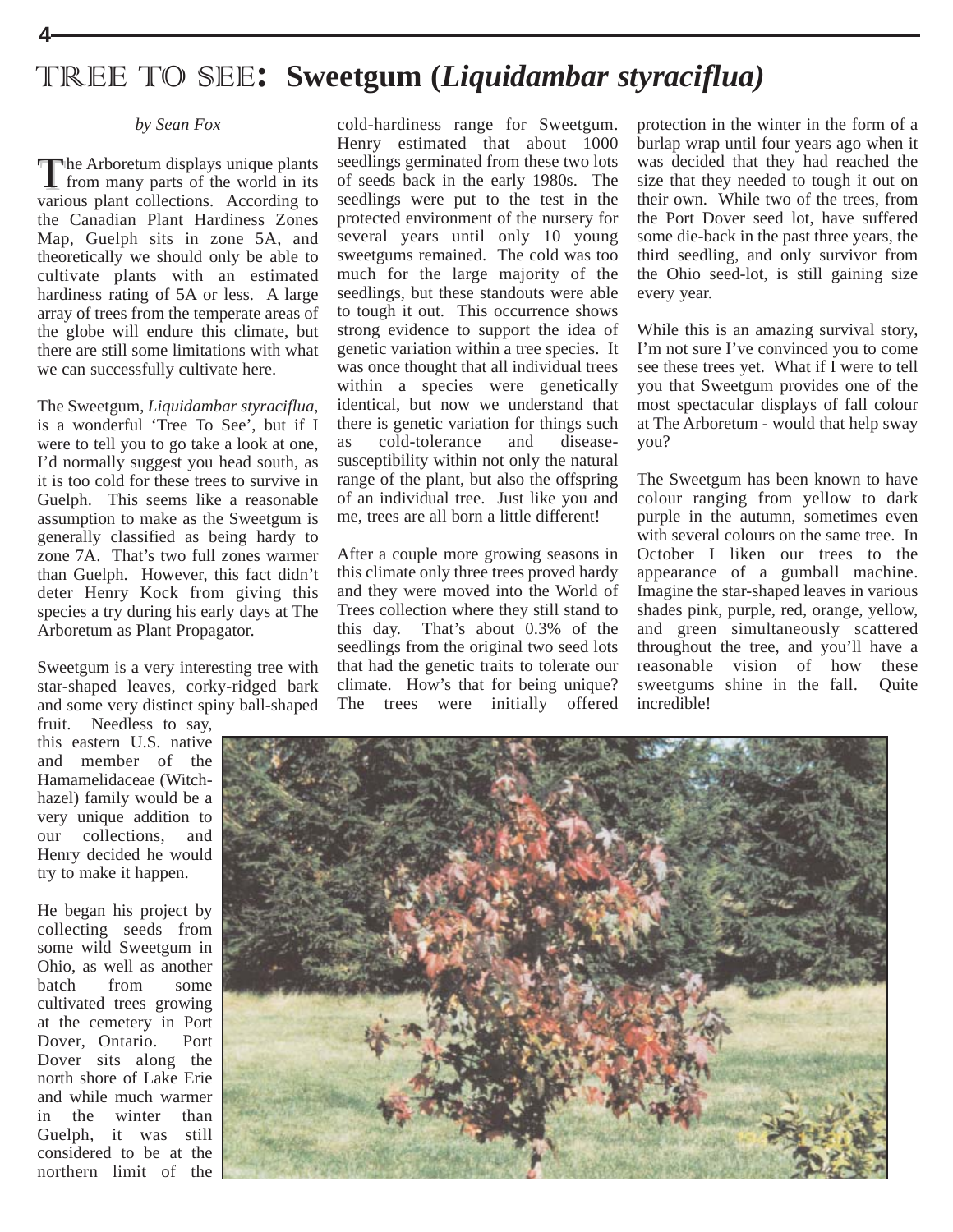# FROM THE GARDEN**: Canadian Columbine (***Aquilegia canadensis)*

#### *by Sean Fox*

Columbines, *Aquilegia sp.*, have always been favourite plants of mine ever since I began gardening. This love for columbines came about during my youth while working with my first small, shady patch of land.

They were always a durable plant that would provide me with the feeling of success as they bloomed when all of those sun-lovers would not. It was also during my youth, and as my plant knowledge grew, that I was able to start seeing some of the similarities between different species of plants. Eventually I starting taking notice of how similar the leaves and little red and yellow flowers of a familiar wild plant looked compared to the columbines in my garden. This native plant, that I would always delightfully

during my camping excursions, had delicate, lobed leaflets as part of its trifoliate leaves, in addition to a very unique and delicate bloom. Each funnelshaped flower nodded towards the ground and had little 'spurs' on the end of each of the five petals. The flowers were a rich, scarlet

find growing out of rocky crevices

colour with a yellow centre. I flipped through the pages of my field guide and found out that this plant was a columbine too, and Ontario's very own. I had a new favourite plant!

Canadian columbine, *Aquilegia canadensis*, can be found growing throughout much of Ontario, usually in the filtered sunlight of rocky forest clearings. This is one of those plants that you might find squeezing out of the

tiniest cracks in the rock. 'Aquilegia' is derived from the Latin word for 'eagle' due to the resemblance of the spurred flowers to the talons of an eagle. This member of the Buttercup family can grow from 20 to 70 cm in height with 4 cm long flowers appearing from April to July. As you can imagine by the appearance of the flowers, they are great at attracting insects and hummingbirds to feed on the nectar.

Canadian columbine's range extends naturally from Nova Scotia to Saskatchewan and south to Texas. While adapted to growing in dry shade, these plants will become more vigorous if given more sunlight and moisture while<br>under cultivation. Their ability to under cultivation. tolerate dry conditions also makes them a great choice for xeriscaping purposes.

You can find Canadian columbine growing at The Arboretum in the Gosling Wildlife Gardens, as well as in The Arboretum's natural areas, such as Victoria Woods. I hope someday you might find a spot for this wonderful native plant in your garden as well!

# **Theatre in the Trees - Dinner Theatre's New Show**



*Meg Owens is in the middle of moving into her new apartment and out of her old marriage. All she has to do is to have Tom, her husband, sign the final papers and then she can start her new life. However, signing the final papers becomes increasingly difficult, and her new life, represented by an amorous landlord and a fast talking divorce expert, is already underway. This situation, together with a drinking contest by her three suitors, forms the basis for Theatre in the Trees' latest show.*

This romantic comedy called *Broken Up* opened on Saturday, February 3<sup>rd</sup> and continues every Saturday through April (except for the Easter weekend).

These dinner theatre productions have been one of The Arboretum's major fund-raisers for the past 20 years. If you haven't yet experienced this unique combination of live theatre and scrumptious buffet dining nestled in the Arboretum Centre, now is the time. There is a vegetarian option and a cash bar. Gift certificates are available. We can accommodate private parties, and offer discounts for groups of 50 or more. For more information or for tickets, check out our website www.uoguelph.ca/arboretum or call 519 824-4120 x54110.

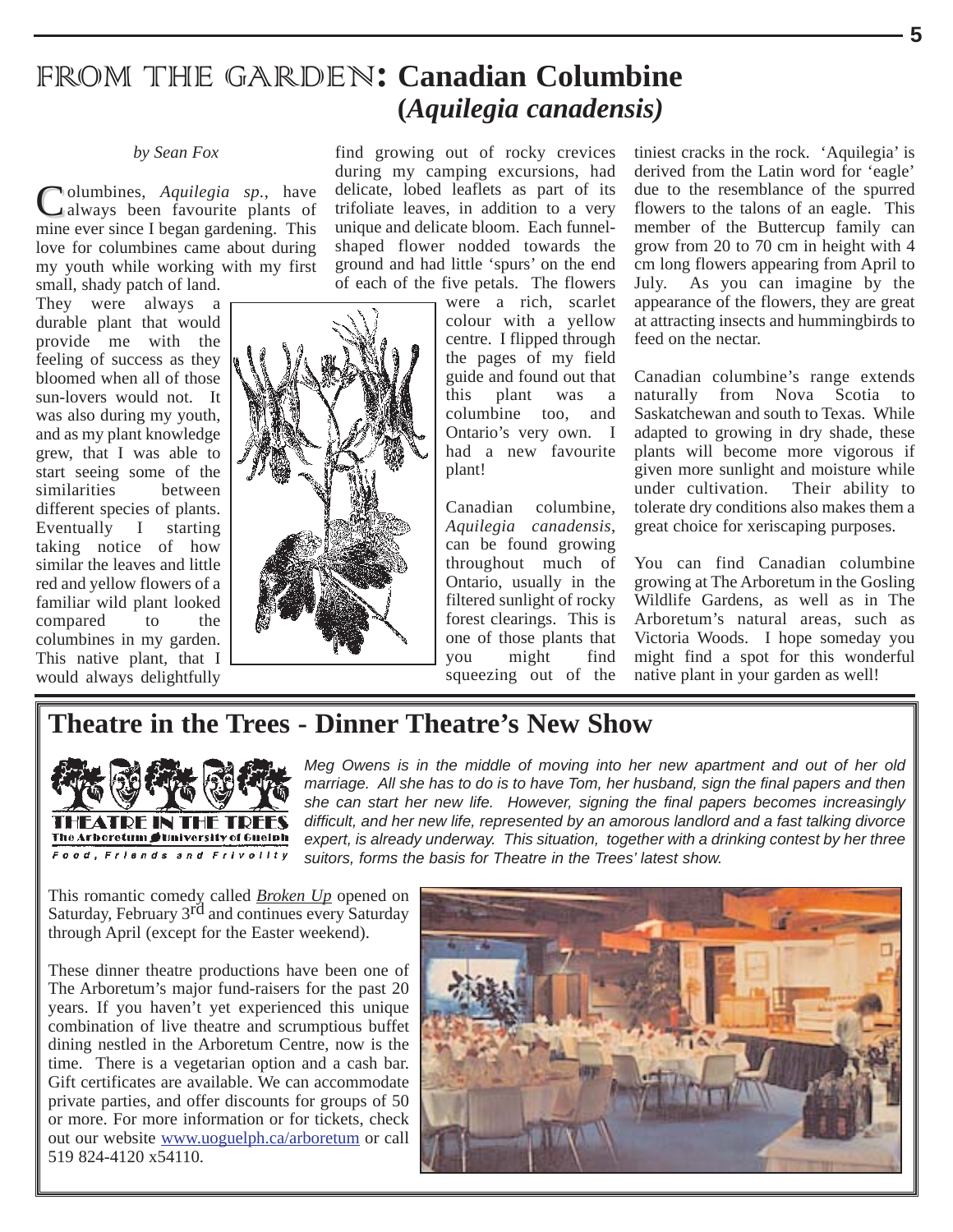

*by Sean Fox*

The woody<br>plant collections at<br>T h e h e Arboretum are arranged by botanical family with lilacs

(*Syringa sp.*) being represented in the *Oleaceae* (Olive family) collection. While a few specimens of *Syringa* are included in this collection, along with related kin such as *Forsythia, Chionanthus and Forestiera*, it was decided that to fully display the diversity within the lilac genus a separate collection would be required. This led to the implementation of the Lilac Collection at the present location in 1985.

While there are over 250 lilac plants being cultivated in various parts of The Arboretum, the Lilac Collection itself contains 110 lilacs with representation from 60 unique taxa (species, cultivars and varieties). The aim of this collection is to display representatives of the different hybrid groups and species of *Syringa*, with the range of colour, floret structure and bloom time being emphasized. This allows visitors to grasp the diversity of the genus in comparison to the naturalized *Syringa vulgaris* that is found commonly in several parts of Ontario.

The site for the Lilac Collection was strategically placed on the side of a drumlin in an area that receives heavy visitor traffic. This location was chosen not only to benefit the plants with full sun, good drainage and ample air circulation, but also to allow visitors to stand back and view the collection as a whole while they peer up the hill. This especially inspires awe during the height of the spring blooming season.

Bloom time itself ranges from the first few days of May for *Syringa* x *hyacinthiflora* 'Assessippi', to mid-July for *Syringa pekinensis*.

Some of the average bloom periods for selected *Syringa* taxa at The Arboretum are as follows:

#### **May - Early June:**

*Syringa x hyacinthiflora* 'Assessippi' S*yringa oblata* var*. dilatata*  'Cheyenne' *Syringa vulgaris* 'cvs.'

**Early June - Mid June:**  *Syringa x nanceiana* 'Floreal' *Syringa meyeri* 'Palibin' *Syringa x prestoniae* 'cvs.'

**Mid June - Late June:**  *Syringa x josiflexa* 'Royalty' *Syringa patula* 'Miss Kim' *Syringa villosa Syringa x swegiflexa Syringa reticulata*

**Late June - Early July:** *Syringa pekinensis*

In addition to the Lilac Collection, The Arboretum also exhibits lilacs in several display gardens, the synoptic World of Trees collection and the Hospice Wellington Memorial Lilac Garden. This garden was developed in 1995 in partnership with the county's local Hospice group to celebrate the lives of loved-ones lost during each respective year. A new lilac is dedicated during a ceremony each spring. There are currently 35 plants taking root in this garden.

A full list of the lilacs at the University of Guelph Arboretum is listed below:

*Syringa x chinensis* 'Saugeana' *Syringa emodi Syringa x henryi Syringa x hyacinthiflora* 'Assessippi' *Syringa x josiflexa* 'James McFarlane' *Syringa x josiflexa* 'Royalty' *Syringa josikaea Syringa josikaea* 'Pallida' *Syringa komarowii Syringa meyeri Syringa meyeri* 'Palibin' *Syringa x nanceiana* 'Floreal' *Syringa oblata Syringa oblata* var. *dilatata* 'Cheyenne' *Syringa oblata* var. *giraldii Syringa patula Syringa patula* 'Miss Kim' *Syringa patula* var. *kamibayashii*

*Syringa pekinensis Syringa pekinensis* f. *pendula Syringa x persica Syringa x prestoniae* 'Coral' *Syringa x prestoniae* 'Dawn' *Syringa x prestoniae* 'Desdemona' *Syringa x prestoniae* 'Hiawatha' *Syringa x prestoniae* 'Isabella' *Syringa x prestoniae* 'Jessica' *Syringa x prestoniae* 'Miss Canada' *Syringa x prestoniae* 'Nocturne' *Syringa reflexa Syringa reticulata* 'Ivory Silk' *Syringa reticulata* var. *mandshurica Syringa reticulata* var. *reticulata Syringa rhodopea Syringa x swegiflexa Syringa tomentella Syringa villosa Syringa vulgaris Syringa vulgaris* 'Alphonse Lavalle' *Syringa vulgaris* 'Ami Schott' *Syringa vulgaris* 'Andenken An Ludwig Spath' *Syringa vulgaris* 'Andre Csizek' *Syringa vulgaris* 'Belle De Nancy' *Syringa vulgaris* 'Charles Joly' *Syringa vulgaris* 'Congo' *Syringa vulgaris* 'Edith Cavell' *Syringa vulgaris* 'Firmament' *Syringa vulgaris* 'Katherine Havemeyer' *Syringa vulgaris* 'Krasavitsa Moskvy' *Syringa vulgaris* 'Lucie Baltet' *Syringa vulgaris* 'Miss Ellen Willmott' *Syringa vulgaris* 'Mme. Antoine Buchner' *Syringa vulgaris* 'Mme. Lemoine' *Syringa vulgaris* 'Monge' *Syringa vulgaris* 'Mrs. Harry Bickle' *Syringa vulgaris* 'Nadezhda' *Syringa vulgaris* 'Paul Thirion' *Syringa vulgaris* 'Primrose' *Syringa vulgaris* 'Prodige' *Syringa vulgaris* 'Sensation' *Syringa vulgaris* 'Vestale' *Syringa vulgaris* 'Viviand Morel' *Syringa vulgaris* 'Woodland Blue' *Syringa wolfii Syringa wolfii* var. *hirsuta Syringa yunnanensis* 'Rosea'

For donation and dedication opportunities in the Lilac Collection, please contact Arboretum Director Alan Watson at 519 824-4120, ext. 52356.

### **Lilacs at The University of Guelph Arboretum**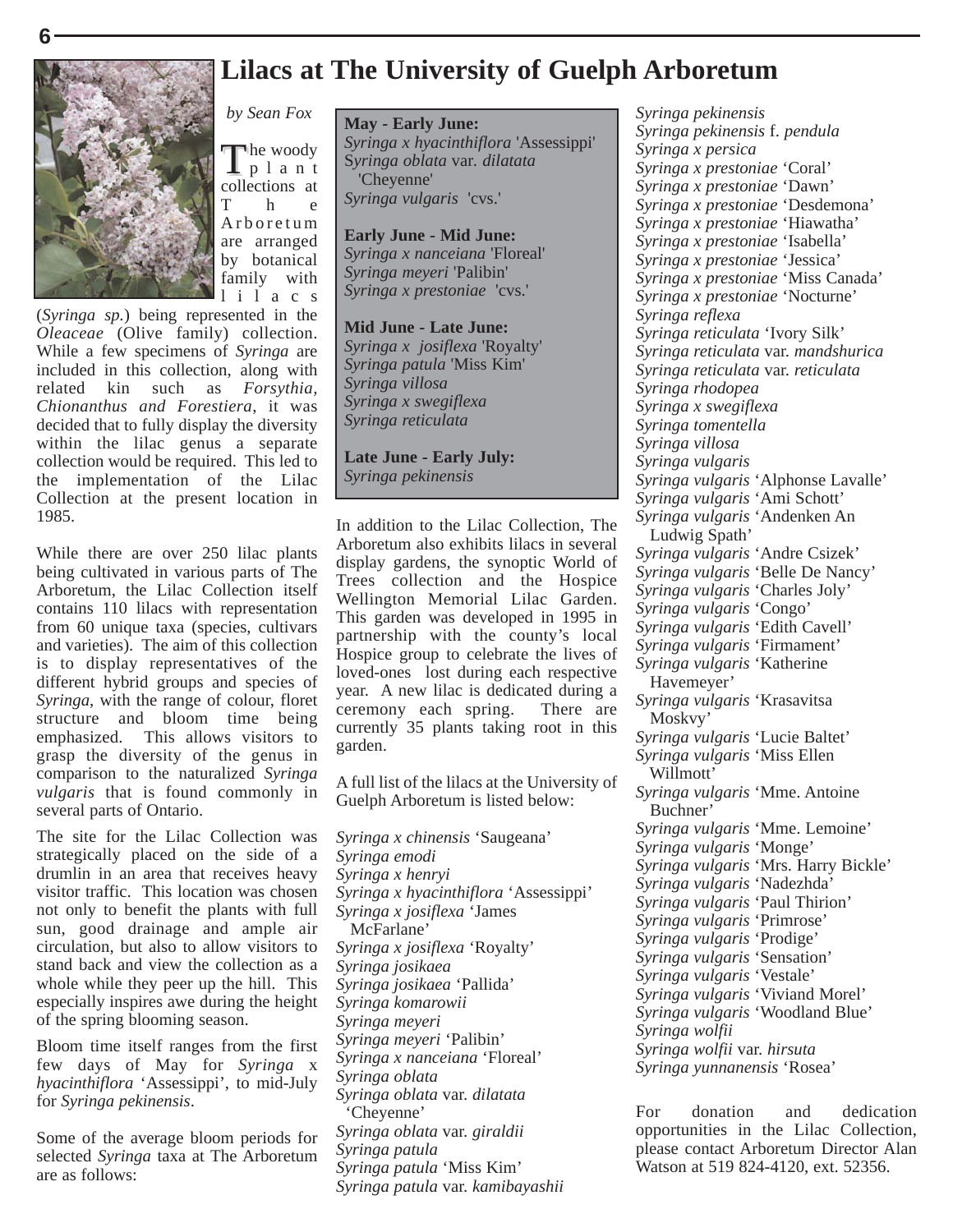# Valuable Volunteers

#### *by Rob Guthrie*

*"Volunteers coach, read, cook, mentor and train. They donate, give, chair, befriend and lend a helping hand. They plant, feed, soothe, visit, sew, plan, coordinate, paint, clean, sort and prepare. They are the young and the old and the in-between. And they are everywhere across this nation."*

The above statement comes from a poster that graces the wall in my office at The Arboretum Centre. It was sent to me several months ago, from Volunteer Canada, a nation-wide organization that acts as a voice for volunteerism in Canada. As I sat down to write this, lost in thought about how to begin, I began reading this poster over and over. After about the tenth time, it dawned on me - members of The Arboretum Auxiliary have been involved in every single task listed on that poster! Every one. Even the sewing part! That really is an amazing feat, and the more I think about it, the more amazing it becomes.

We are very fortunate to have such a diverse group of volunteers here at The Arboretum. We have, at any particular time, about 100 active members on our team - our share of the 12 million Canadians that volunteer each year. Without the Auxiliary, all those tasks listed on that poster (and a whole bunch more) wouldn't be completed. As many other organizations across the country realize, we simply wouldn't be able to do what we do without the commitment of those who volunteer their time with us.

Volunteerism takes many forms. The Volunteer Centre of Guelph-Wellington lists 87 different member agencies on its web site, including The Arboretum. Many of our volunteers also volunteer at other organizations, or have volunteered at other organizations in the past. As the importance of volunteerism continues to grow, administrative guidelines are developed and updated in order to ensure a positive experience for both volunteers and the organizations who utilize their efforts. Believe it or not, for volunteer co-ordinators, there is even a "Universal Declaration on the Profession" (if you happen to find this sort of thing interesting, visit the web for a good read at www.volunteer.ca). Of course, the reason for all of this is that volunteerism is extremely vital to the success of society as a whole. Pure and simple. The folks at Volunteer Canada define volunteering as "the most fundamental act of citizenship and philanthropy in our society." That definition suits me just fine.

And so, I'll leave you with a final verse this time from a poster that was on display outside my old office at the Hilton Centre. It was given to me a few years back by long-time auxiliary member Ann Estill. The author isn't known, but it surely must have been written by someone who volunteers.

#### *Being a Volunteer*

*It's not for money, it's not for fame, It's not for any personal gain. It's just for love of fellow (wo)man It's just to lend a helping hand. It's just to give a tithe of self, That's something you can't buy with wealth. It's not for medals won with pride, It's for that feeling deep inside. It's that reward down in your heart, It's that feeling that you've been a part Of helping others far and near That makes you be a volunteer!*



Some members of The Arboretum volunteer grounds crew

# To Honour the Memory of Bruce Monro

Bruce was a long-time auxiliary member, remembered by all of us for his positive outlook on life, and for his wonderful ability to tackle almost any task with grace and good humour.

After Bruce's passing in December 2005, many donations were received by The Arboretum in his memory. This money will be used to dedicate a tree on the grounds of The Arboretum in Bruce's name. In addition, at the suggestion of another longtime auxiliary member, Gord Graham, we'd also like to announce that an annual "Tribute to Bruce Monro" will be awarded to a randomly chosen member of The Arboretum Auxiliary who has been active during the preceding year. We are planning to announce the recipient of this tribute (in the form of a small gift) at our annual volunteer appreciation Pancake Breakfast.

**7**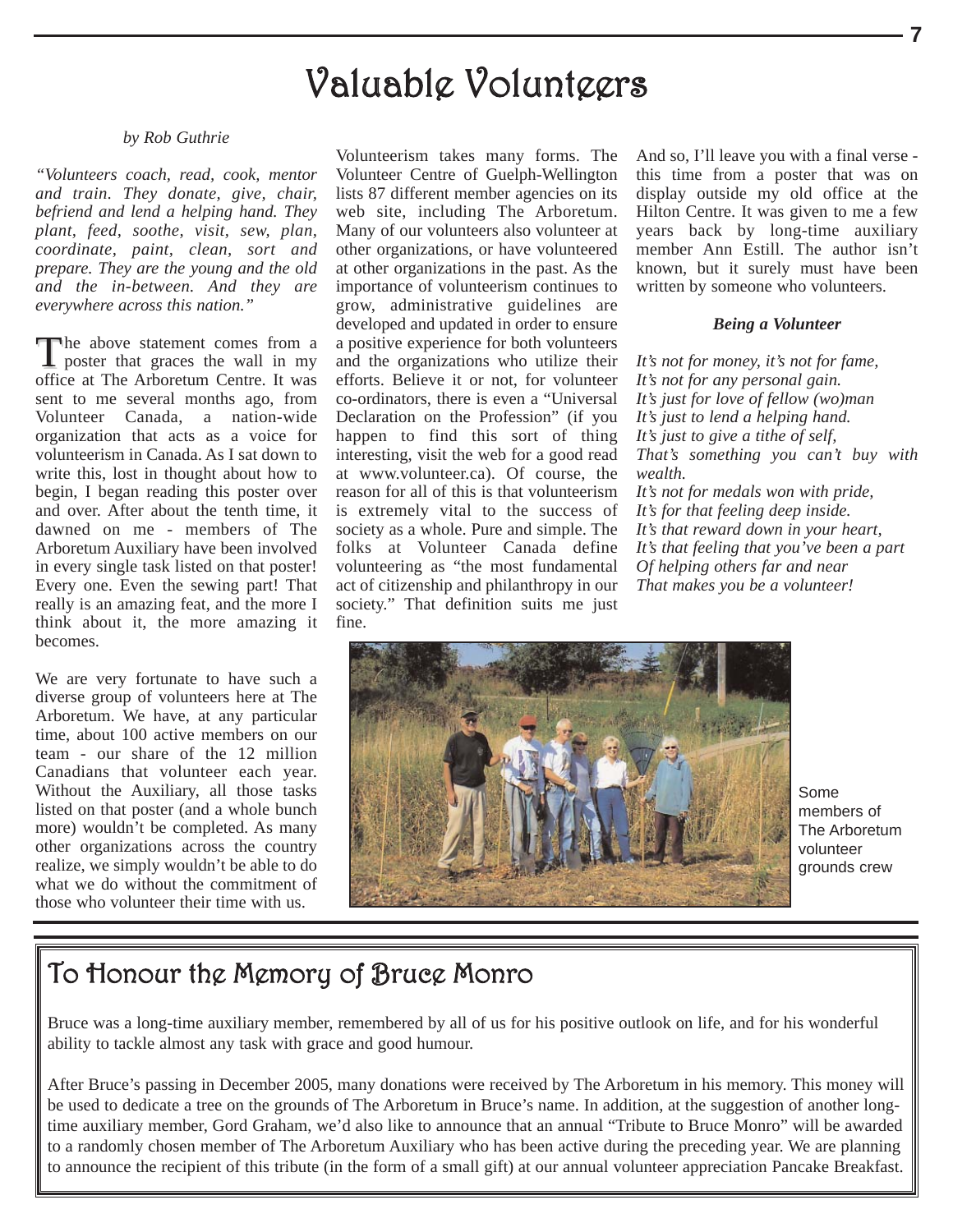

# **Arboretum Operational Plan**

#### **Alan Watson**

Director, The Arboretum, professor, Department of Environmental Biology

#### **Alan Wildeman**

Vice-President (Research)

Completed in May of 2006 the Arboretum Operational Plan (AOP) was written with the AMP forming the template. As such, the AOP is designed to be read as an integrated document with a number of cross-linkages to the AMP throughout.

The AMP developed eight (8) objectives that offer direction to The Arboretum as an "outdoor learning resource," a "living laboratory" and a community resource.

1. Provide information resources for teaching, learning, research and outreach.

2. Promote and further develop the facilities and programs that are available.

3. Promote the unique plant collections available for teaching, research and outreach.

4. Participate in teaching, research and outreach, including course and program development both within and outside the University.

5. Provide critical support for the University's strategic research directions.

6. Assume a leadership role in the management of natural heritage lands as models of restoration and sustainability.

7. Partner with other institutions and associations to expand the influence and reputation of The Arboretum.

8. Promote volunteer programs and community involvement in The Arboretum.

Key outcomes and potential performance measures are listed for each objective enabling ongoing assessment of progress on the strategies and actions. These may be modified when the Arboretum Operational Plan, as stated in the Arboretum Master Plan, is regularly updated.

Each of these objectives is presented in the AOP with the strategies and actions developed to enable The Arboretum to achieve the objectives and thereby the vision of the master plan. There is also a timeframe for each of the strategies:

**Ongoing**: Strategic actions may commence at any time through the life of the Plan though many require regular activity, monitoring or review. Priorities for aspects of these strategic actions may be necessary, with these priority tasks identified as part of the annual business planning process.

**Short Term:** High Priority or required to be completed as part of a sequence of task – or as a discrete action within 1-2 years.

**Medium Term**: Medium Priority, commence on completion of high priorities – within 2-3 years. Elements of actions may be commenced earlier.

**Long Term**: Actions are expected to commence during the fourth or fifth year of the Plan. The timeframe may be dependent on completion of other actions or the actions may be lower in priority.

The Operational Plan guides the implementation of detailed objectives for education, research and outreach that were identified by the Arboretum Master Plan Steering Committee during the consultation process. This Operational Plan also contains a strategic and financial framework for the physical development and future operations of The Arboretum.

In September 2006, the Physical Resources and Property Committee of the Board of Governors approved the Arboretum Operational Plan. As a requirement of the approval, The Arboretum will be reporting back to the Committee annually on the progress being made with the Operational Plan.

The Arboretum Operational Plan is posted on The Arboretum's website: www.uoguelph.ca/arboretum.



**Bobbi Porter**

#### **Jill Robertson**

Graduate student representative (landscape architecture)

#### **Jim Taylor**

Retired faculty, School of Landscape Architecture

*by Professor Alan Watson, Director*

The next step<br>following the publication of the Arboretum

Master Plan (AMP) (see *Green Web Spring 2005*, p. 8) was to write an Operational Plan that would "… establish a framework for the implementation of key findings from the … master planning process." (Arboretum Master Plan, p. 60).

The process began in the fall of 2005 with the forming of the Operational Plan Committee with the following members:

#### **Robin-Lee Norris** (Chair)

Physical Resources and Property Committee, member of the Board of **Governors** 

#### **Anne Arrell**

External Community Member

#### **Stephen Bodsworth**

Associate Dean, Humber College; Director, Humber Arboretum

#### **Chris Earley**

Education Coordinator; Interpretive Biologist, The Arboretum

#### **Pam Healey**

Assistant Vice-President

(Development) Alumni Affairs & Development

#### **Ric Jordon**

Manager, The Arboretum

#### **Steve Newmaster**

Director, University of Guelph Herbarium, professor, Integrative Biology

**Craig Pearson**

#### Dean, OAC

#### **Larry Peterson**

Retired faculty, Integrative Biology **Chris Pickard**

Director, Planning, Engineering & Construction

External Community Member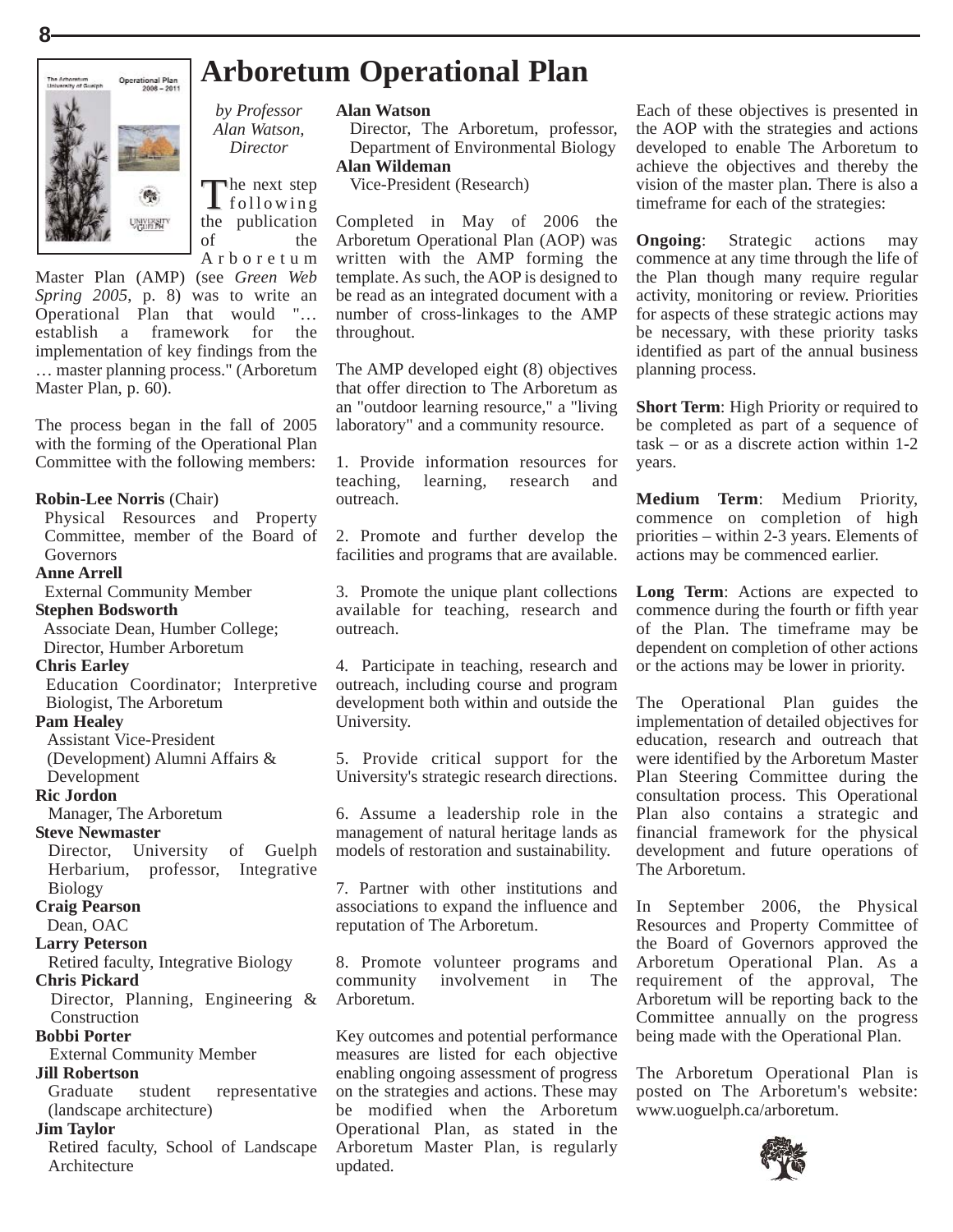

**LIFE TIME FRIENDS** 1991 - Present

#### **Founders**

Nancy Caspers Jane Dougan Kenneth W. Hammond Roy  $S.\ddagger \&$  Ethel Hammond $\ddagger$ Jean Hill<sup>±</sup> Florence E. Hill Beryl M. Ivey Richard Ivey Foundation Roberta Porter Rotary Club of Guelph Louise $\pm \&$  Paul Ruhnke M. Phyllis Straby Wall Custance Funeral Home & Chapel Alan Watson William C. Winegard

#### **Patrons**

Birgit Bateman J. Leonard Beaupre‡ William M. Braithwaite Michael de Pencier John & Joy Dougan James E. Glaves Ross & Barbara Hallett Ethel Hammond $\ddagger$ John Y. Harcourt $\pm$ Husky Injection Molding System Lawrence Kerr<sup>+</sup> Charlie & Susanne Loewen E. Helen Salkeld

#### **Benefactors**

Jim and Judith Anderson George and Jeane Best Michael J. Bladon Brendan Caldwell Canadale Nurseries Limited Canadian Wildflower Society Janice Canning Brenda L. Coomber Janet Dalgleish Vera Geer Lenore & Arthur Grubbe‡ Rob & Carla Guthrie T. Brian Harrison Audrey M. Hilliard

Dawn Hollyer Colin F.W. Isaacs Joseph Leach Mary Marsh Ken & Betty-Anne McBey Dorothy Medhurst Drew Mitchell Ron<sup>‡</sup> and Pat Moses Dorothea Palmer Ellen M. Pearson John & Ruth Pratten Wayne Scott Charles<sup>t</sup> and Bonnie Smith Warren and Beverly Sommer Clay Switzer Margaret E. Taylor Chuck Wilson Adam H. Zimmerman

The following donations were made in the time period of **January 1, 2005 - December 31, 2006**.

#### **ANNUAL FRIENDS**

#### **Locust**

Brian & Linda Allen John Auld Peter Baenziger Harry Barrett Donald & Carol Bates Warren Beacham Eric & Emmy Beauchamp Barbara Bishop Barbara Brooks Joan Budd June Bushell Nancy Caspers Douglas Cass J. Douglas Chapman Clyde & Ruth Cressell Marjorie Durnford William Earl Toni Ellis Patricia Eton-Neufeld & Gerald Neufeld Alan Fisher Tim & Rosemary France William Fyfe Anne Godfrey Eva Goodchild Leland Gosselin

# **The Arboretum Gratefully Acknowledges**

Anne Halket Robert Hansen Dorothy Hart Janet Hassan Roy & Brenda Hutchings Shirley Knapp Leslie Laking Stephanie Lehman Theodore Lewis Kenneth Lockwood Gary & Mary Loker Sarah Lowe Ken Lund Marian Mann Jackson & Joan Mathieu Marshall Matson Ken McBey A. Jean McDonald Mary Mitchell Charles Murtagh G. Geoffrey Neigh Barry Newcombe Ann Oakst Calvin Patrick Justin Peter E.M. Mae Potton Harry & Marty Ragetlie Wendy Rebanks Sylvia Jane Rigby Margaret Riley Albert Roffey Stephen & Patricia Salt Annabel Sissons Doug Steel Andrew Stewart Donna Switzer-Smith Margaret Taylor Peter Thompstone Frances Valentine Dennis & Lina Venerus Margaret Wade William & Marie Wardrope Victor & Georgina‡ Watson Frances Widdows Marion Wilke Harry Wyma

#### **DESIGNATED DONATIONS**

**Children's Theatre** Bank of Montreal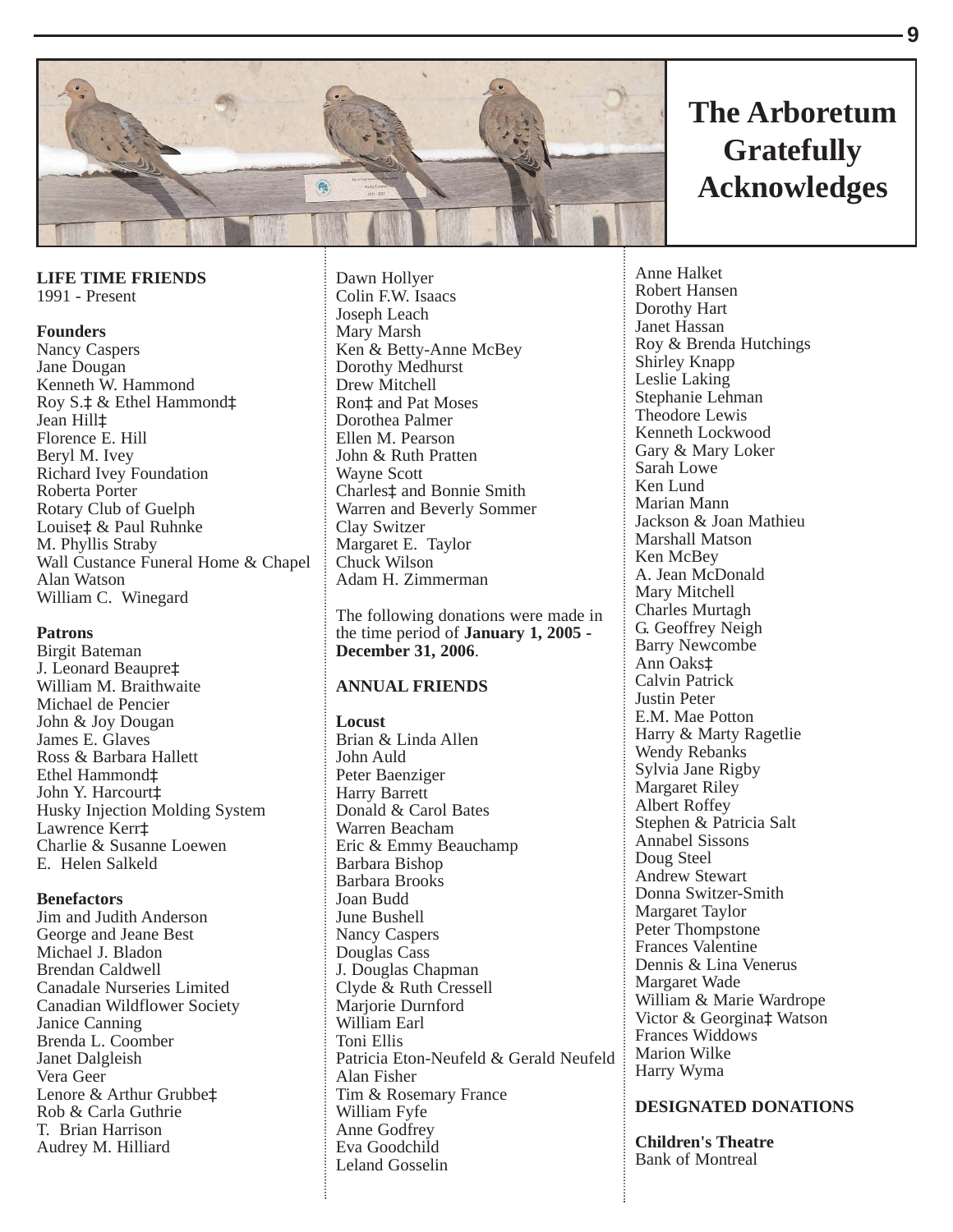Gerry Davidson Hitachi Construction Trucking Manufacturing Ltd. The Hock Shop Hy-Grade Steel Roofing Systems Stone Road Mall Lorna Ventry Zehrs

#### **David G. Porter Memorial Japanese Garden** Roberta Porter Lifu Song & Yixin Zhang

**Dedication Trees and Benches** Annie Belandis tree Scott Burton Student Affairs Frank and Gerry Michael Bernacsek bench Maria Bernacsek Tyler Cairn tree Brian Ostrow Mike Canini tree Tuula Canini Jill Clark tree John Abell George W. Dashner tree Carole Christie Anne Clarkson Andrew & Beverley Dashner June Dashner Elaine Robichaud Christopher John English tree and bench Stephanie English R. Douglas Freudeman tree Lorna Freudeman Bill Graf tree and bench Ruth Wall James Holdsworth bench Henry & Annabel Sissons Inez Langille tree Dupont Canada Inc. Paul Langille Stanislaw Mazewski tree Teresa Mazewski Jack & Helen McGeachie bench Heather Griffith Bruce Monro bench Doreen Monro Merle (McKen) Nesbitt Barry Nesbitt Alistair (Al) Forsythe Niven tree Martin Alps Darryl Barth Kimberley Baseggio Dorothy Beauchamp Judy Beauchamp David Coates Denise Greenwell Mary Hamoodi Barbara Keery Maureen Keery

Mary Niven Mary Niven Marilyn Rathwell Tracey Robertson Ann Oaks tree Biological Sciences Dean's Office Roman Retman tree Bozena Retman Ursula (Ulla) Steinhauser-Heinrich tree Christopher Brown Dean Palmer Students January '06-April '07 Central Students Assocation, UoG Ingeborg & Karl Tatchen bench Renate Amstutz Matthew Walsh bench Tanya Amaral Gillian Cambridge Lorrie Dixon Kara Easton Peggy Gill Christine Hentschel Susan Howlett Nicole Kenton Susan McGuire Hettel Nana Donna Slater Darlene Smith Aimee VanReenen Sarah Vanderlelie Georgina Watson tree Alan Watson Norah Mabel Wilson bench Jeffrey Wilson Mr. & Mrs. Y.S. Wong bench William Wong **Development** Sandra Ancic Anonymous Andrea Appleton Peter Baenziger Pascal Baillargeon Standley Baldwin Harry Barrett Kathryn Barton Colin Baxter Warren Beacham Eric Beauchamp Elizabeth Bedrosian In memory of Frances Benham Lorraine Stubbs In honour of Don and Marg Blenkarn Dave & Joan Johnson Susan Blue Jean Brisson Wayne Burley K. Ross Butler Theresa Byrne Dennis A. Campbell Mona Campbell Canterbury Hills Conference Centre Jane Caspers

Andrew Niven

J. Kenneth Chambers In memory of Victor Chanasyk Anne Blow Ron & Marion Boychuk John & Hazel Campbell Emilia Chanasyk Bill & Emily Charnetski John & Shirley Charnetski Roman & Vickie Charnetski Pleasance Crawford Don & Audrey Dale William & Isabelle Darcovich Tena Gough Peter & Ruth Hirano Bruce Holub Hugh Knowles Larry Lamb MacKlin Monaghan Tina Murphy John & Brenda Newell Mary Okashimo June Pettipiere Anthony & Helen Pylypuk Greg Rich William Sargant Sophia Schurter Mary Stedman Maria Zitnak E. Janet Chappell Shirley Clayton George & Dorothy Collin Johan Dormaar Mariorie Durnford Chris Earley David & Joyce Eaton The EJLB Foundation Ardale Ellis Ann Estill Ann Estill-Osborne Ben & Norma Fear Ken Ferguson Jacques Filteau Clement & Gladys Fisher Cynthia Folzer Four Seasons Tree Care & Services Ltd. Tim France William Fyfe Anne Godfrey Eva Goodchild Lloyd Gordon Dorothy Griggs Guelph Field Naturalists Guelph Horticultural Society Guelph Wellington Seniors Walking Club Rob Guthrie Richard Haworth Audrey Hilliard Theresa Hood Happy Hoofers David Hopkins In memory of Wilfred Hopper Ellie Cowper Esme Hunt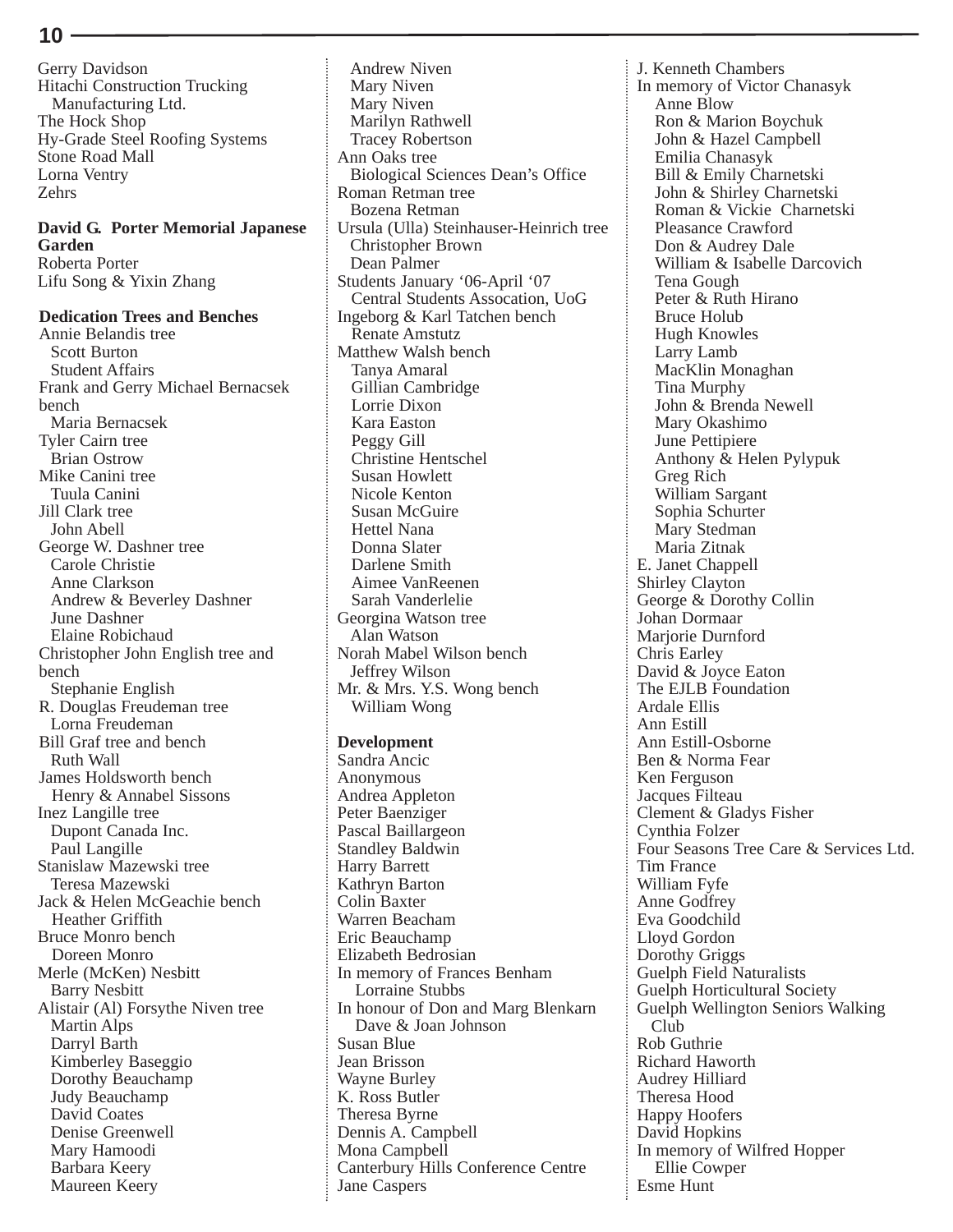Henry L. Janzen Tony Jovan Eleanor Keith David Kraus Leslie Laking Diann Lawton Joseph & Mary Louise Leach Dianne Leyes Mary Lombardi Grant Love Sarah Lowe Denis & Portia Lynn Cameron MacLean Mark Major Marian Mann Dennis Manning The Mary Ferraro Foundation In memory of James Maw Class of OAC '49A Andrew Maykut A. Jean McDonald Russell McKay The McLean Foundation Sharon McMahon In memory of Douglas McNally A. Jean McDonald J. Noel McNeill Gordon McNern Elmer Menzie Peter Metcalfe Mary Mitchell Daryle Moffatt In memory of Bruce Monro Jean Austin Susan Beemer Scott Beemer Brenda Berringer Mary Beverley-Burton Marian Conn Kimberly Costigan Ann Estill Ben & Norma Fear Geranium & Pelargonium Society of Ontario Alvin & Margarete Gillies W. Gordon Graham Guelph-Wellington Master Gardeners Rob Guthrie David Hale Joan Hampson Beverley Healy Homewood Health Centre Larry & Edna Humphrey Richard Jordan Emerson & Mona Lall Bruce McCorquodale Norman & Sheila McWilliams Ross & Heather Nazar Bob Purdy Frances Schwenger James Seager Hazel Smith Marta Wishart R. Bruce Wright

Ronald Moses<sup>‡</sup> G. Goeffrey Neigh In memory of Ronald Neily George Atkins Barry Newcombe Ken Nicoll John Northwood David O'Drowsky Ann Oaks $\ddagger$ Ron Oosterveld Moira Parent Barbara Peacock In memory of William Peak Bruce Barnard G. Michael Pratt John Prentice Robert & Gwen Presant R. Donald Ridley Patricia Riehm Syliva Rigby D. Jane Robinson Roxana Roshon Stephen & Patricia Salt Frances Schwenger Doug Steel Andrew Stewart In memory of Albert E. (Bob) Straby M. Phyllis Straby Lorna Sutherland In memory of Beta Geza Szandtner Julie Camporini Leslie Szucs Stephen Tultz Marianne VanTol Dennis Venerus Robert Warden Alan Watson Kathryn Weston Laurie White Frances Widows Marion Wilke Iris Worbets Drassimir Yankulov

**Edna and Frank C. Miller English Garden** Nancy Caspers

**Elm Recovery Project** Mary Beverley-Burton Ann Collins 580 CFRA (Chum) Ltd. for Justin Peter Laurie White *Note: donations in memory of Henry Kock are listed on our web site (www.uoguelph.ca/arboretum)*

**The Arboretum Endowment** Kristen Thompson William Wong

### **Gosling Wildlife Gardens**

The Gosling Foundation Sheila McCutcheon

Alan Watson

**Grounds** Renate Amstutz Billie Bridgman Burlington Arts Centre Cedar Springs Community Centre Syngenta Crop Protection Sugino Studios

**Hammond Rotary Tree Grove** The Rotary Club of Guelph

**Hospice Lilac Garden** Hospice Wellington

**In Kind Donations** Jon Brierley Karl Egressy John Reaume Wild Birds Unlimited (Guelph)

**Italian Garden** Anonymous Pat Campolongo Anna Chandler Dolores Ferraro Rob & Carla Guthrie Italian Canadian Club of Guelph Joyce Pauli

**The J.C. Taylor Centre** The Gosling Foundation

**Native Trees of Ontario** Marguerite Culp William Harley

**OAC '52 Reflecting Pool Endowment** Ron Costen

**OAC '56 Gazebo** Robert Broughton G. Douglas Buchanan Robert Cline Kent Faus Robert Gowans Kenneth Graydon Ralph & Jacqueline Hardy Robert Hart Barbara Jones Edwin Kozicki C. Keith Kuyper Wai Kwan Lam James Lonsway Charles Martyn D. Lee Master David McGee William McKay W.A. Donald McLagan R. Don McLaughlin Arnold McLean Lorna Milne Earle Muir

**11**